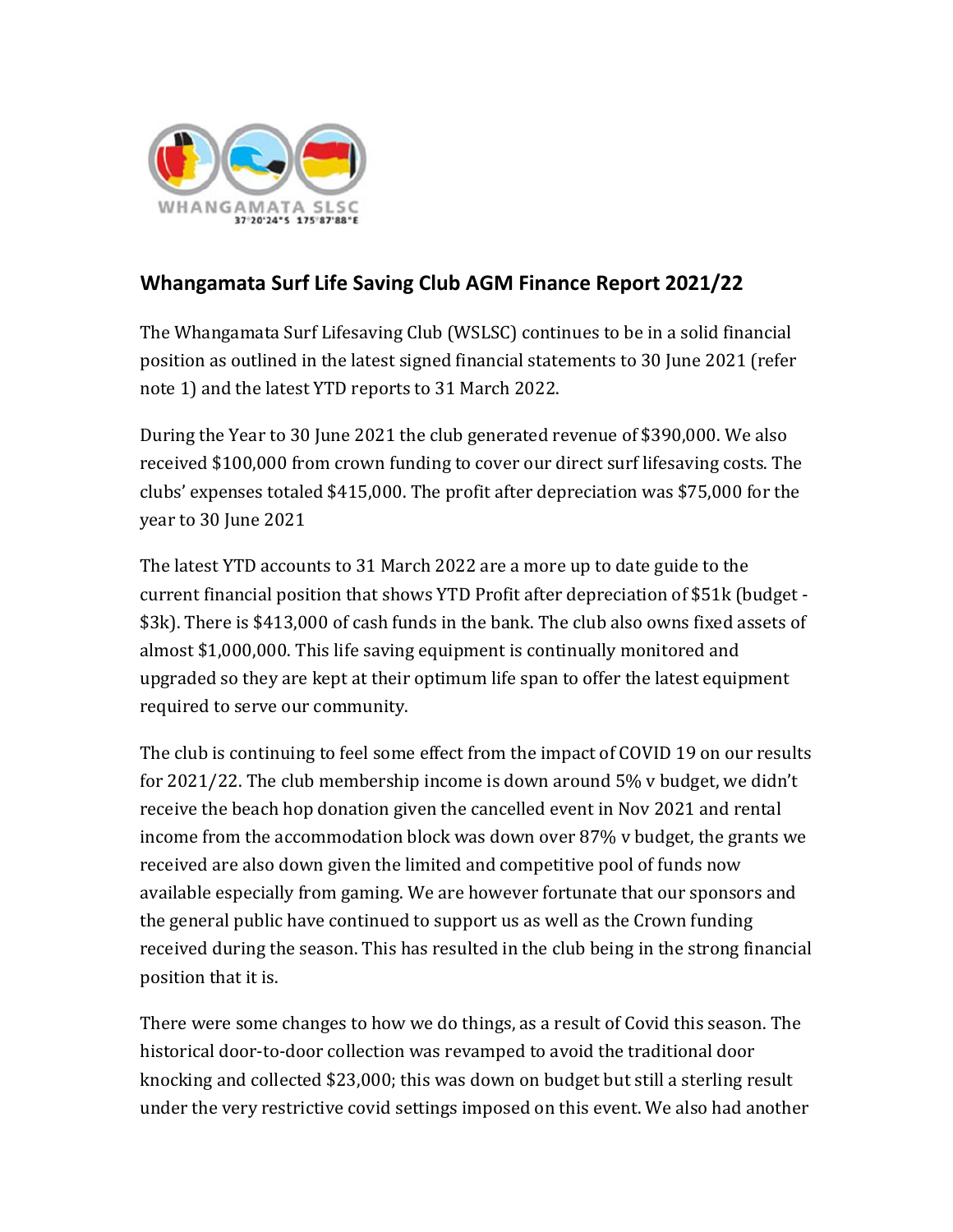fabulous quiz night which raised \$13,000 even with participants restricted to 100, thanks again go to Mandy Rodgers and her extended family for this now permanent fixture in the calendar. The bar was again open throughout summer and was a lovely place for our community to congregate in a social and safe environment under the great leadership of Craig and his team and generated around \$10,000 income to the club.

Our paid guard program has continued to be a shining light in NZ surf lifesaving. We extended our paid guard service to include patrolling weekends as well as the traditional weekdays over summer as we as a Board concluded people don't just get into trouble on weekdays! This also benefited our volley lifeguards who learned valuable skills patrolling alongside the regional guards.

In addition, our junior surf and sport programs continue to grow and thrive within the club with around 250 young kids and athletes participating in the programs. This is an amazing outcome given the changes and restraints put on these programs due to covid and shows our members felt their children were in a safe and nurturing environment. We also enhanced a new program called pathway to link our sport and J surf programs, which was a hit with the older junior surf kids.

The Board whole heartedly supports all three of these areas being guarding, J surf and Sport and has committed approximately \$45,000 over and above the specific funding they receive to offer the members and the Whangamata community our fabulous services.

We are as always thankful to our sponsors and donors and appreciate in the current uncertain economic times that nothing is guaranteed, and we thank them for supporting us this season. We are constantly looking to diversify income streams with new programmes such as Pathway which was a great success, and onboarding new sponsors to join the WhangaFam such as Golden Homes and Bachcare who we welcomed this financial year.

I would like to thank my fellow board members especially Gavin Scott as Chairperson also Andrea and Rachel for their hard work over the season. I believe the club is in a very healthy financial position even though the last two years have been tough and is in great shape to support the next phase of the club's development as outlined by Gavin in his report.

If you have any questions, please let me know or contact me after the AGM